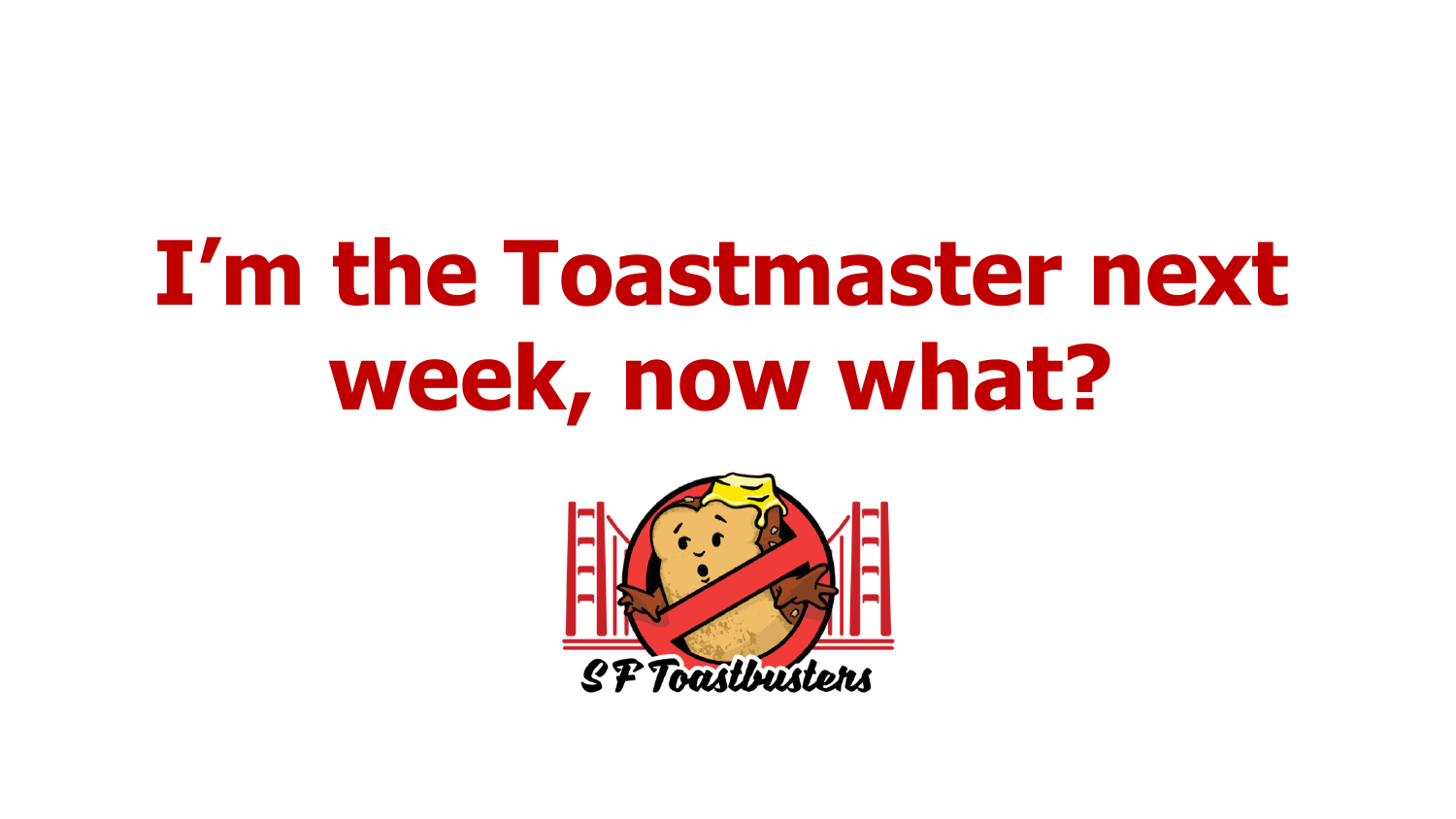#### **Overview**

- Purpose of the Toastmaster role
- Preparing for the role o Before the meeting o Day of meeting
- How can serving as Toastmaster help me in real life?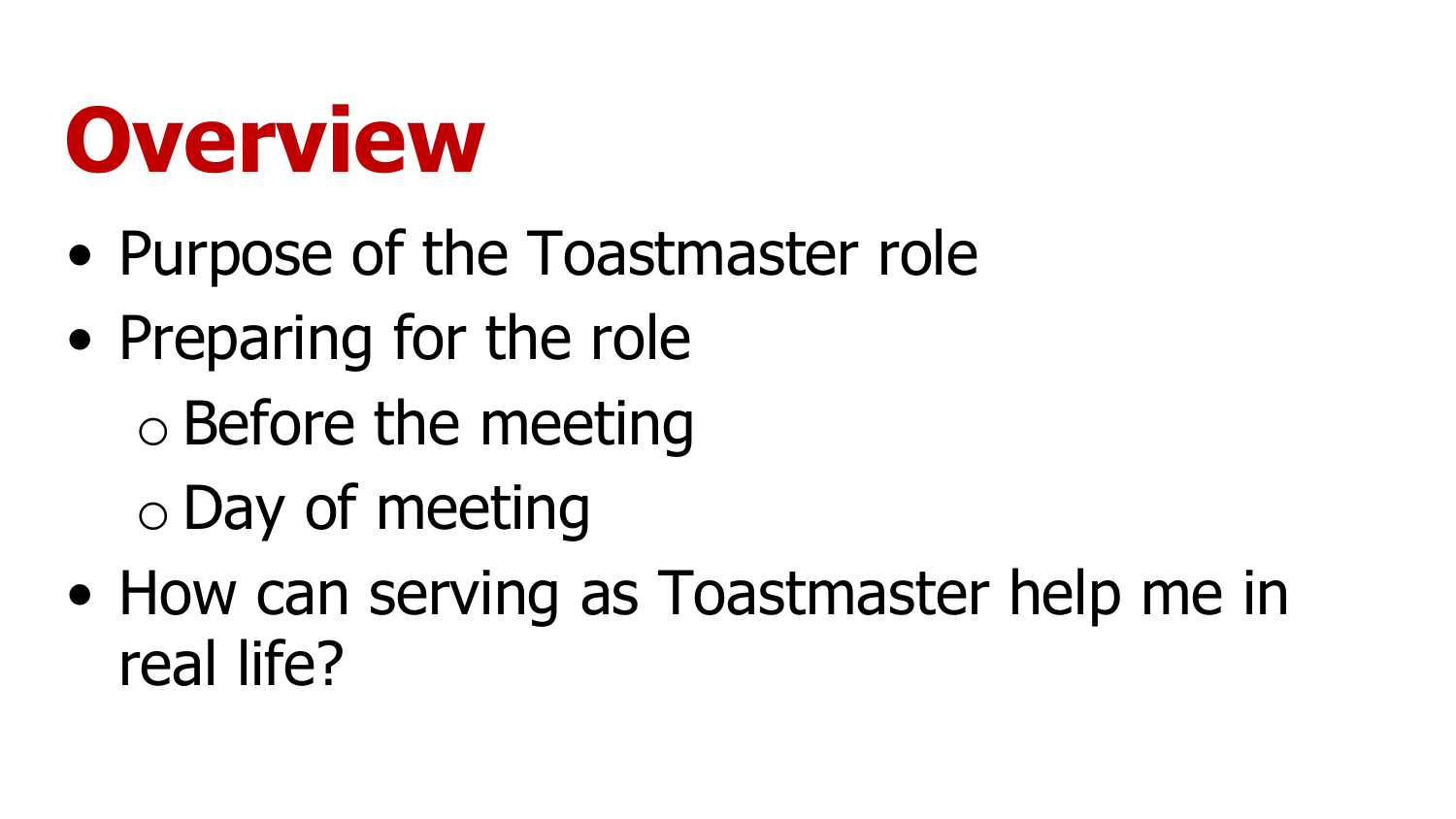## **Purpose of the Toastmaster**

- Meeting director, facilitator, host, emcee
- Conduct the meeting, including introducing participants, in a way that excites the audience and motivates them to listen.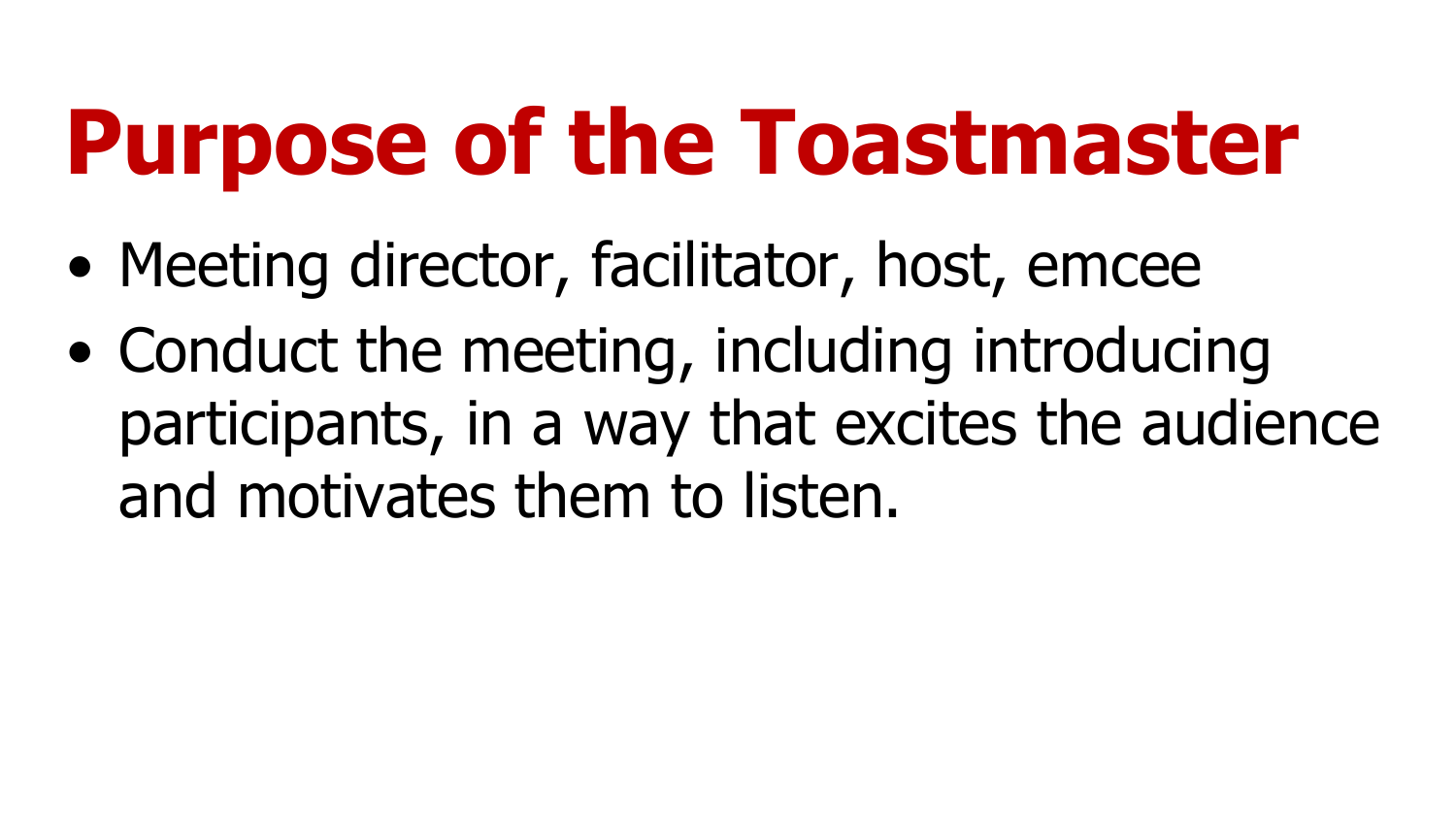#### **Before the Meeting**

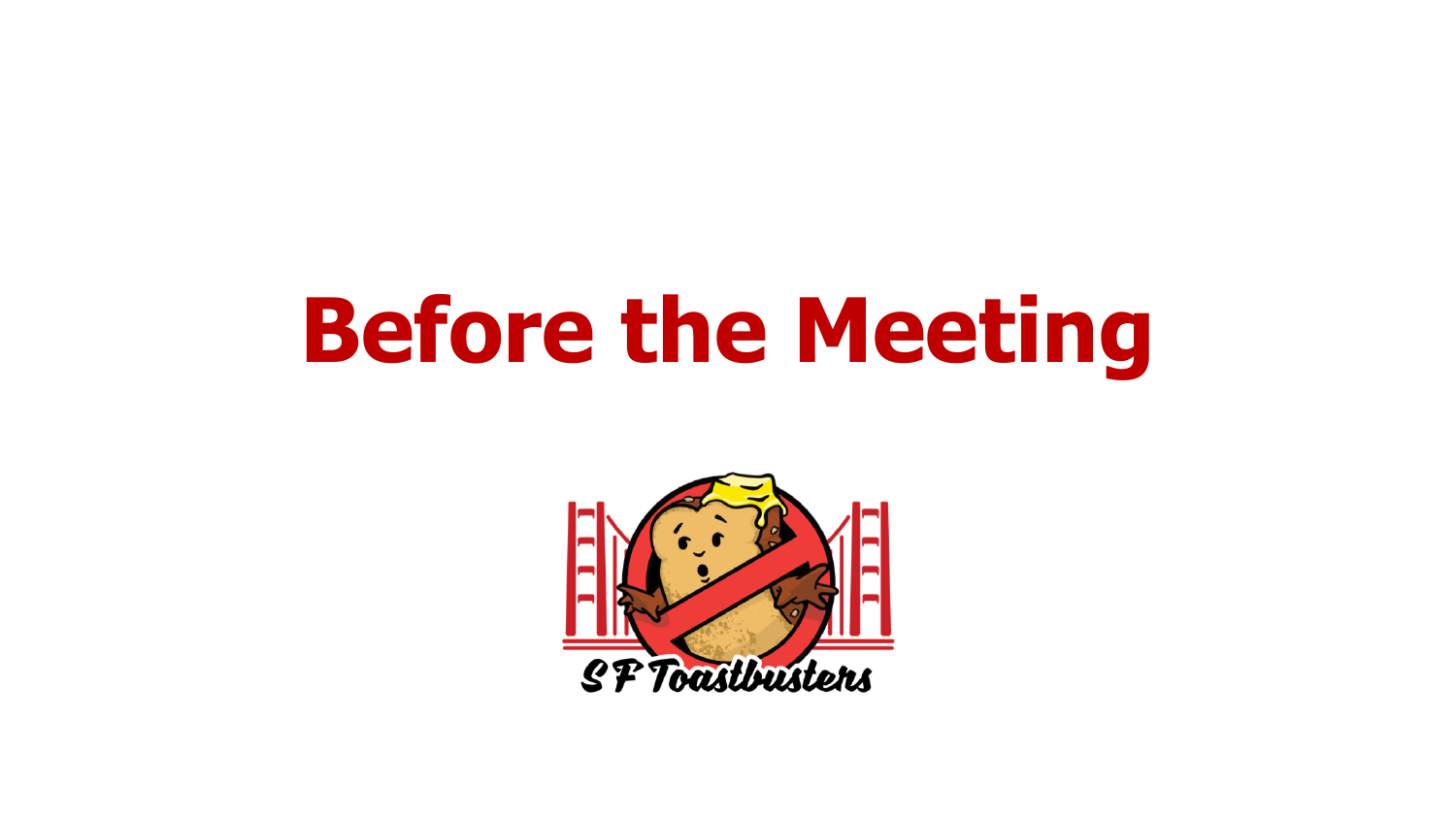# **Confirm Meeting Roles**

- 1-3 Speakers + Evaluator for each
- General Evaluator
- Grammarian
- Ah Counter
- Timer
- Table Topics Master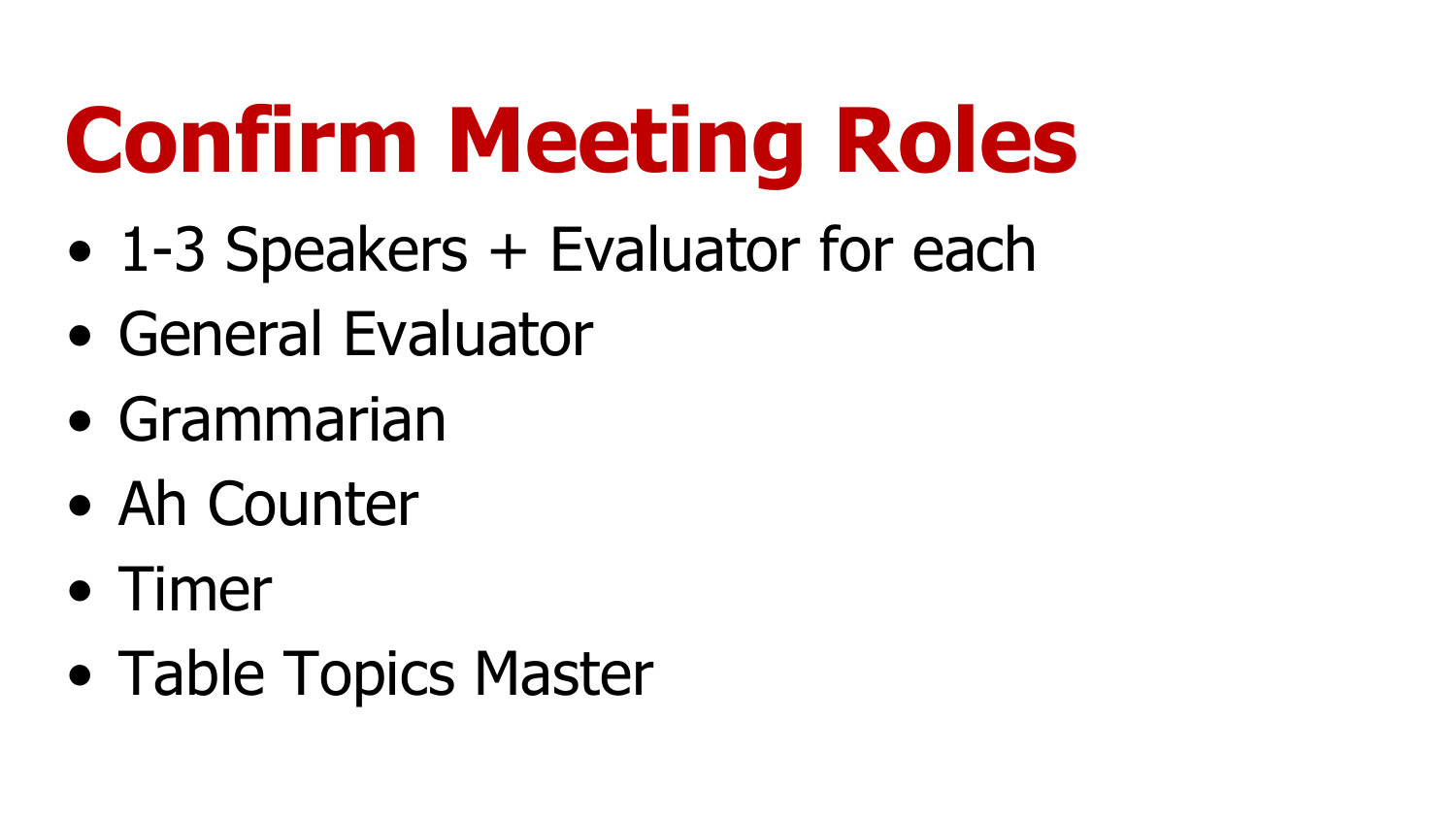## **Confirm Meeting Roles Cont.**

- Assign meeting roles and email members to confirm by Thursday morning
- Ask Grammarian for word of the day + speaking tip
- Ask speakers for speech title + objectives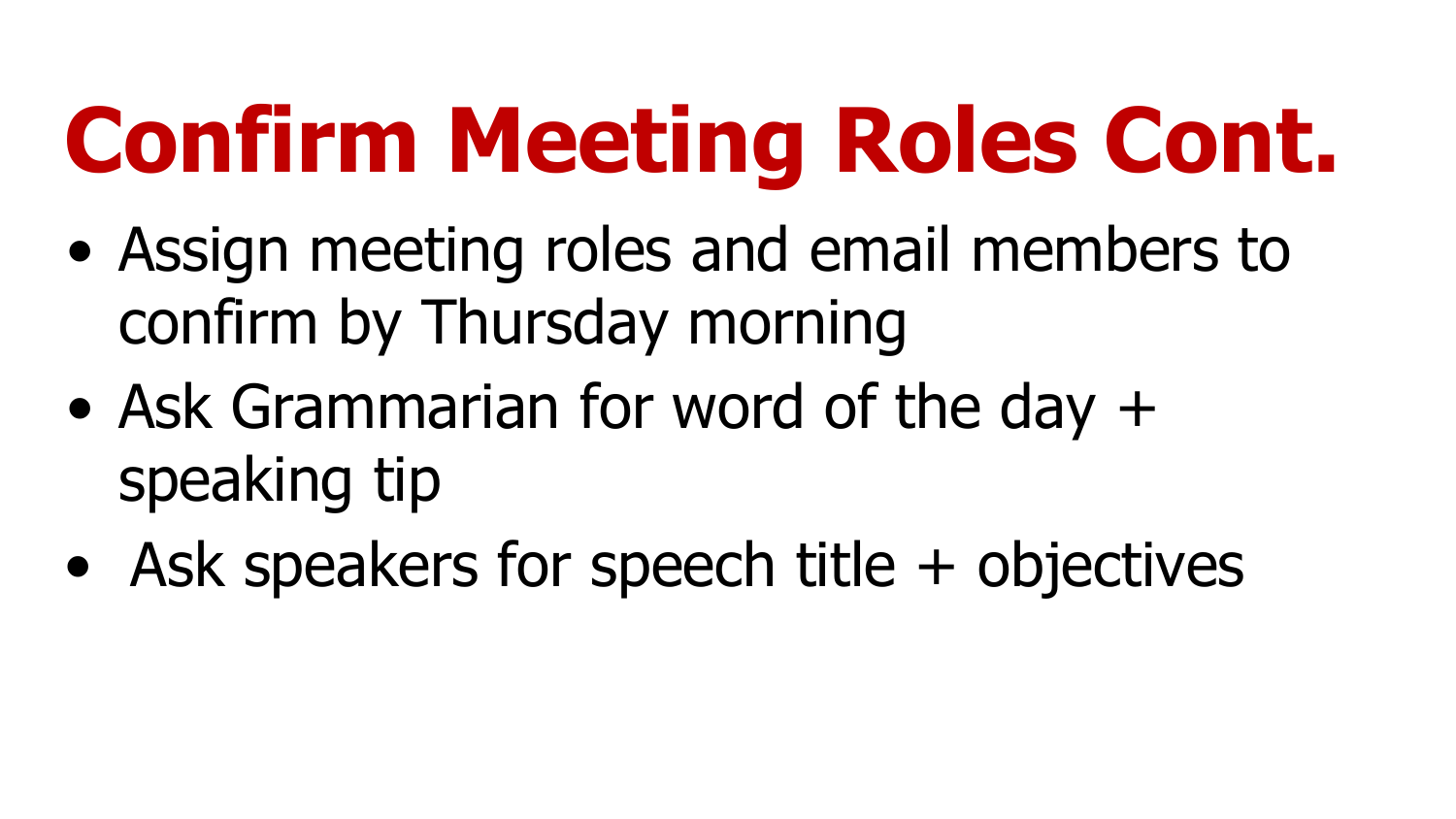## **Plan the Theme + Remarks**

- Choose a theme and prepare content to smooth transitions and fill meeting gaps
- Possible Transition Times:
	- When you are first introduced by the Sgt. at Arms…
	- Before you introduce the 1st speaker…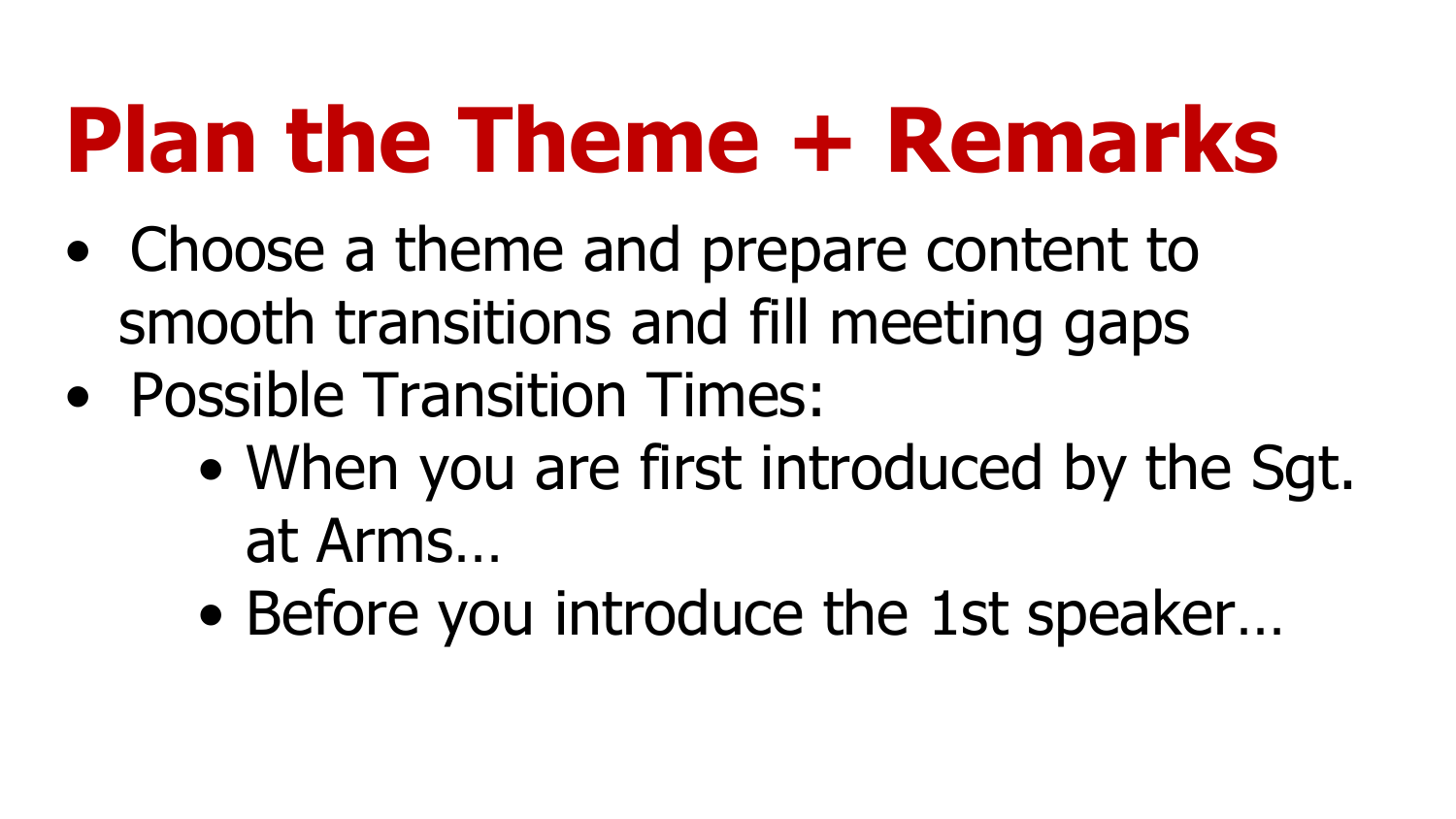## **Create Printed Agenda**

- Include the theme, schedule, roles, speech titles, word of the day and speaking tip
- Print at least 20 copies for the meeting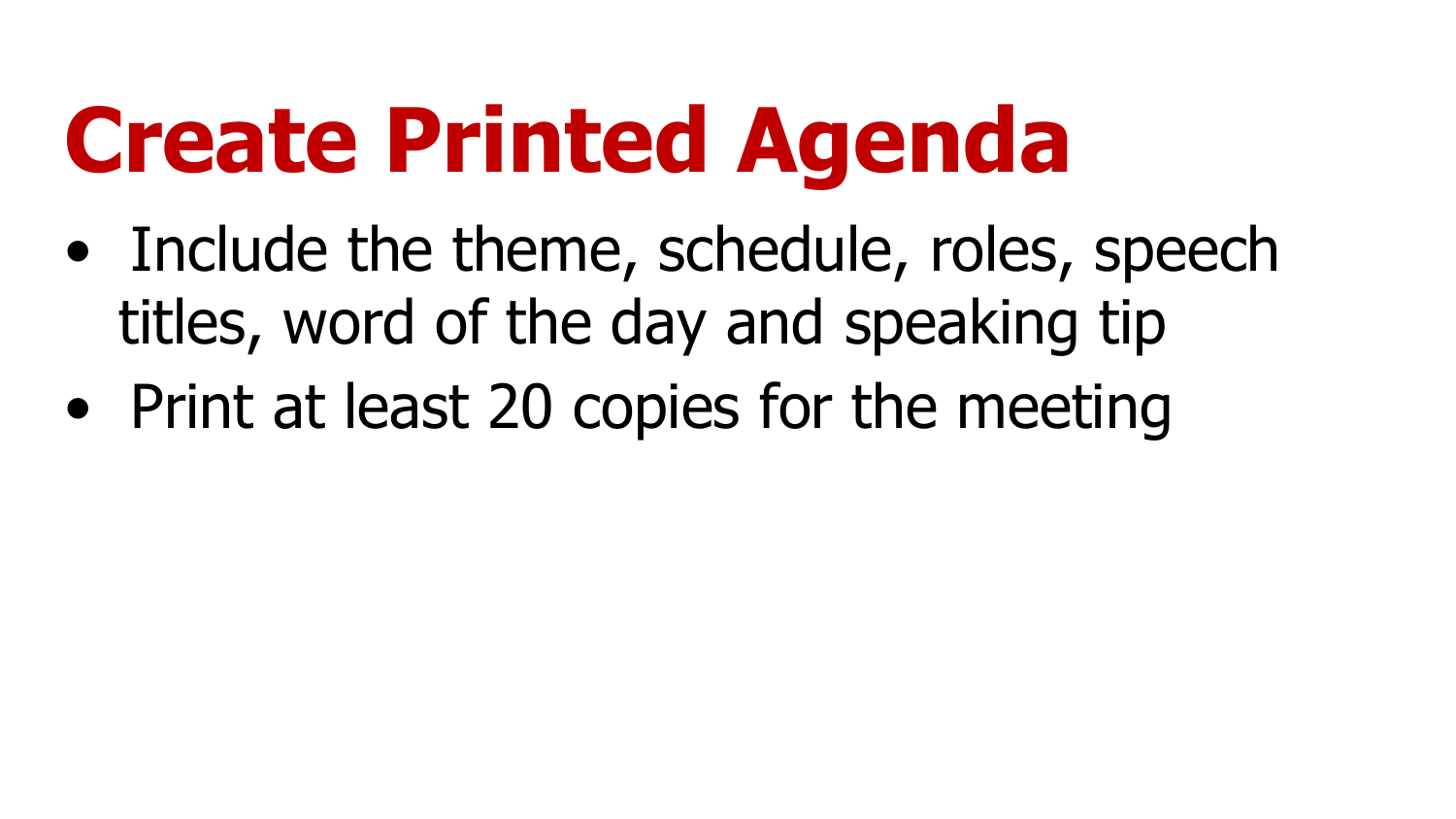## **Day of Meeting**

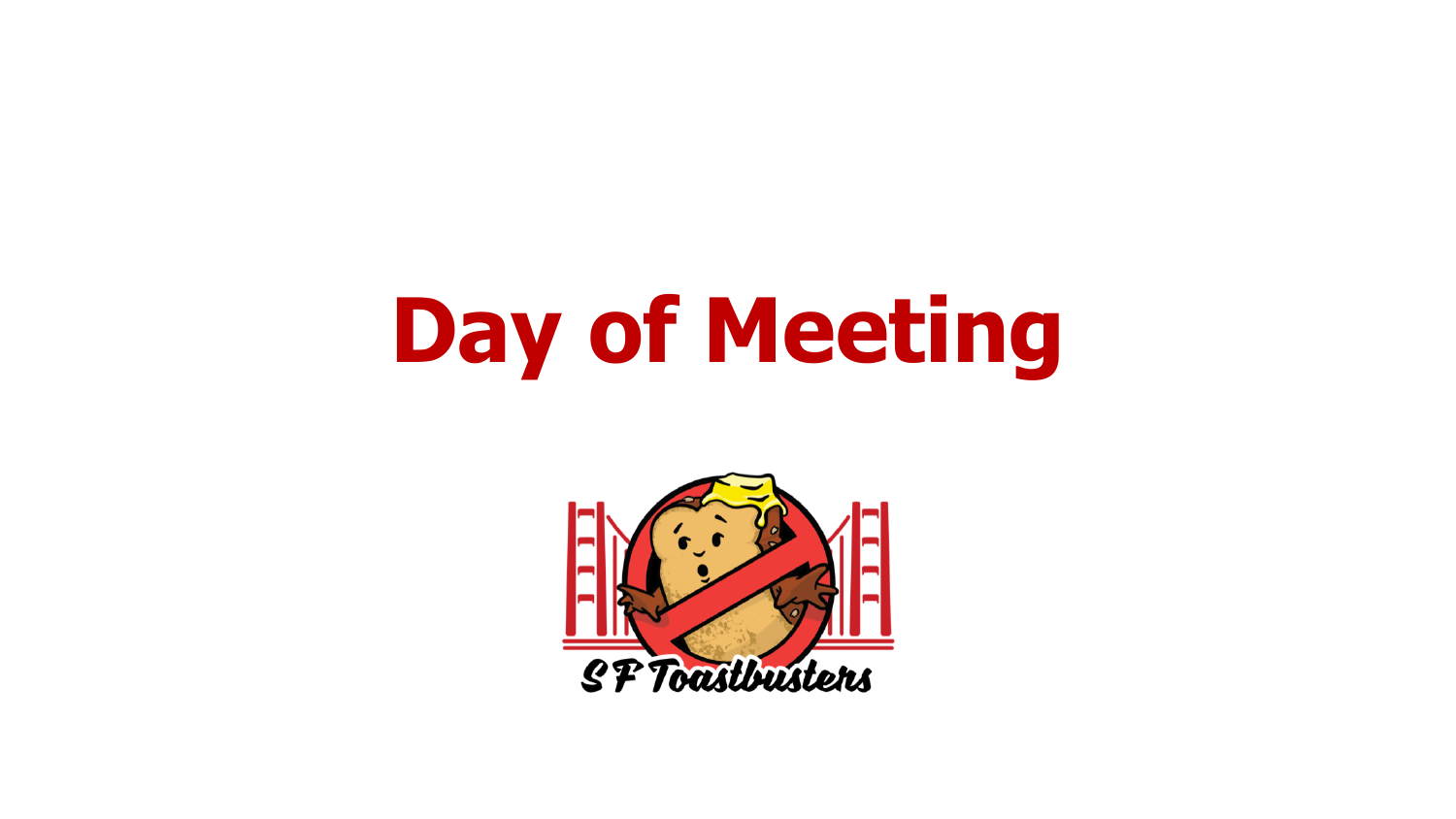# **Arrive early**

- Distribute agendas, evaluation forms + pens
- Confirm functionaries have arrived and collected their materials
- Fill any last minute vacancies
- Check with speakers for any last min. changes
- Sit close to the front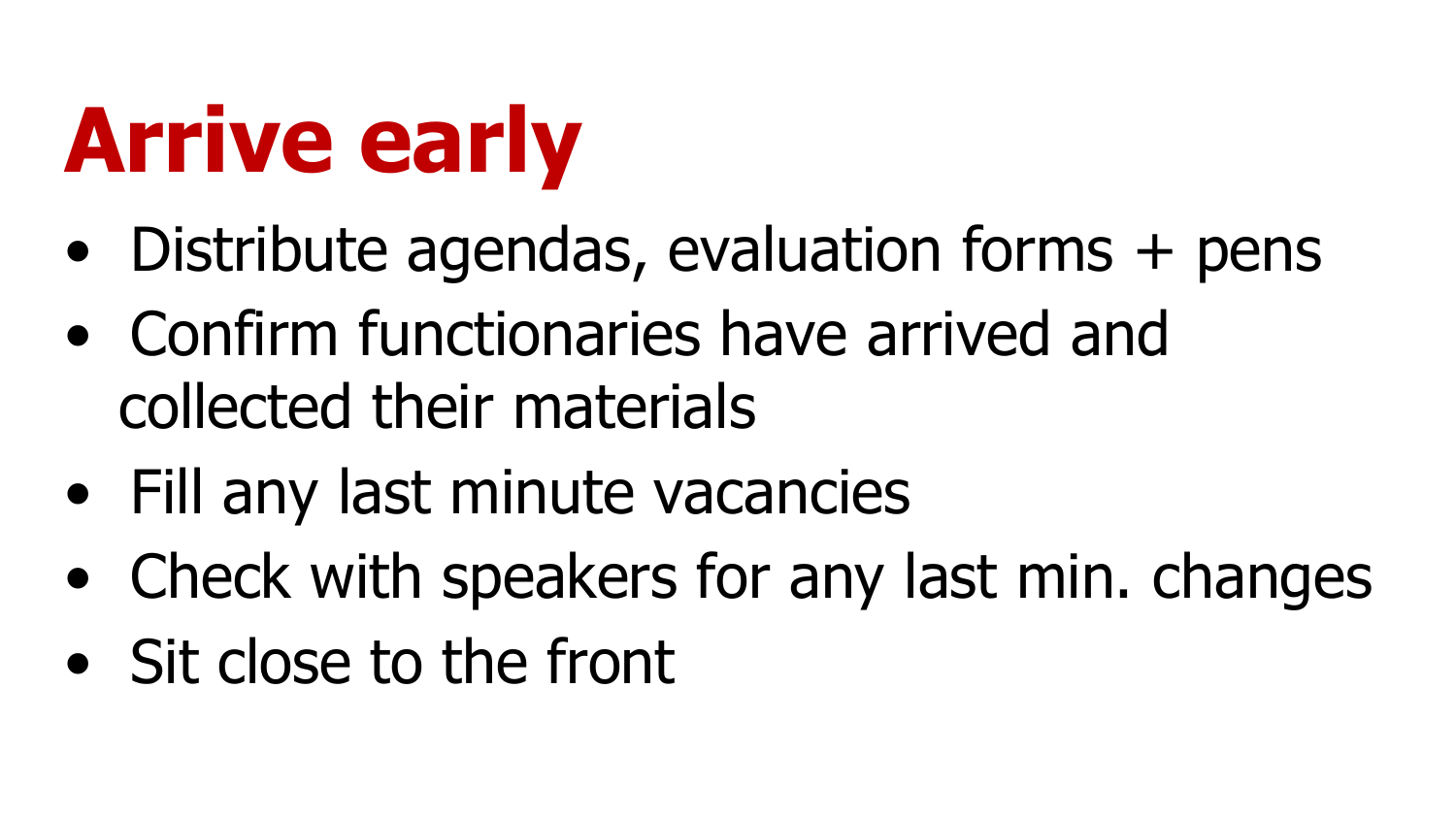## **Make guests feel welcome**

• Ask guests to introduce themselves at beginning of meeting (if the Sgt. at Arms has not done so already).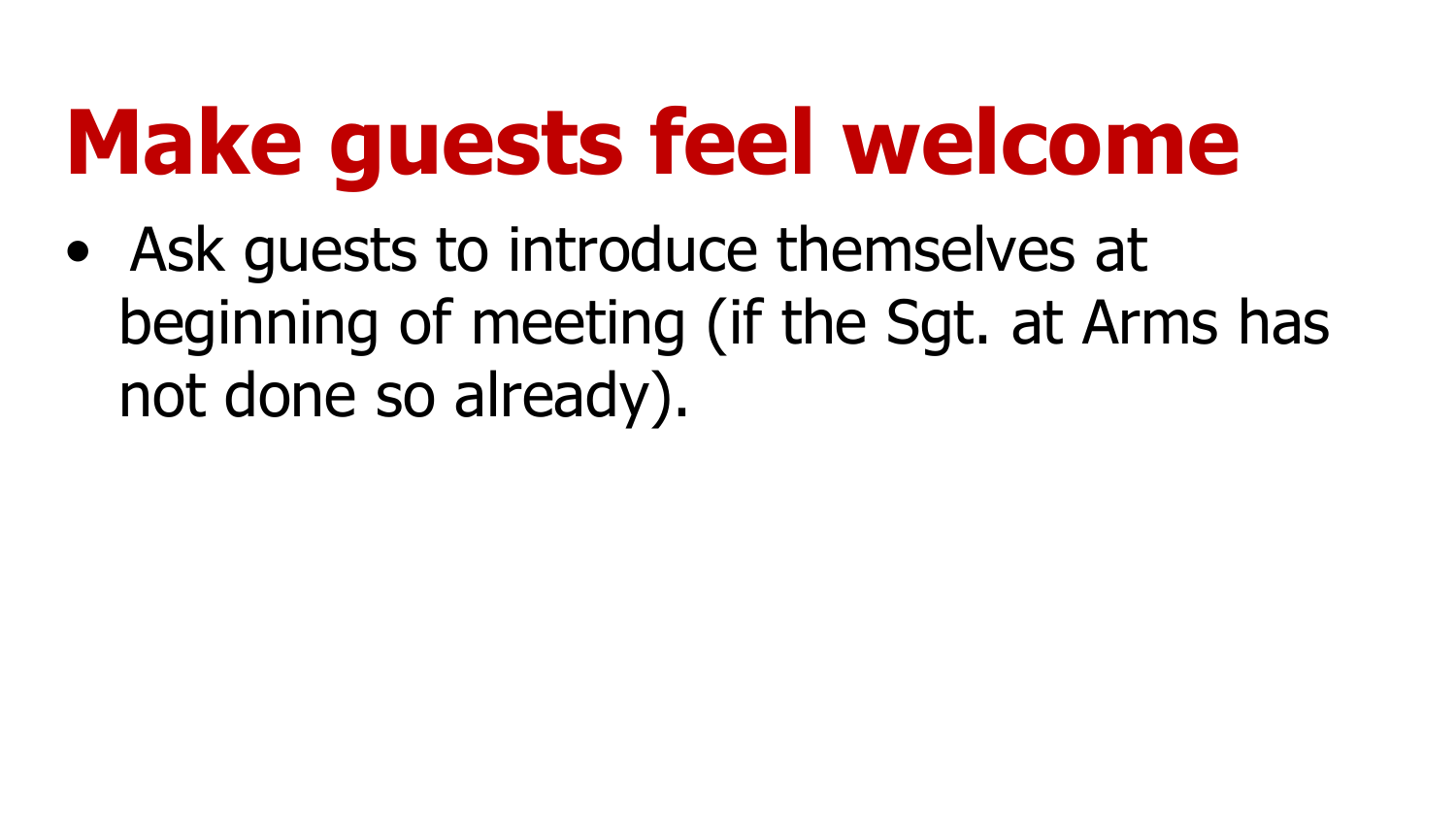# **Introducing Functionaries**

- Say the person's name and role
- Lead applause until they have reached you for a handshake
- Shake their hand then sit down
- When they are done speaking, get up to shake their hand and relieve them of the stage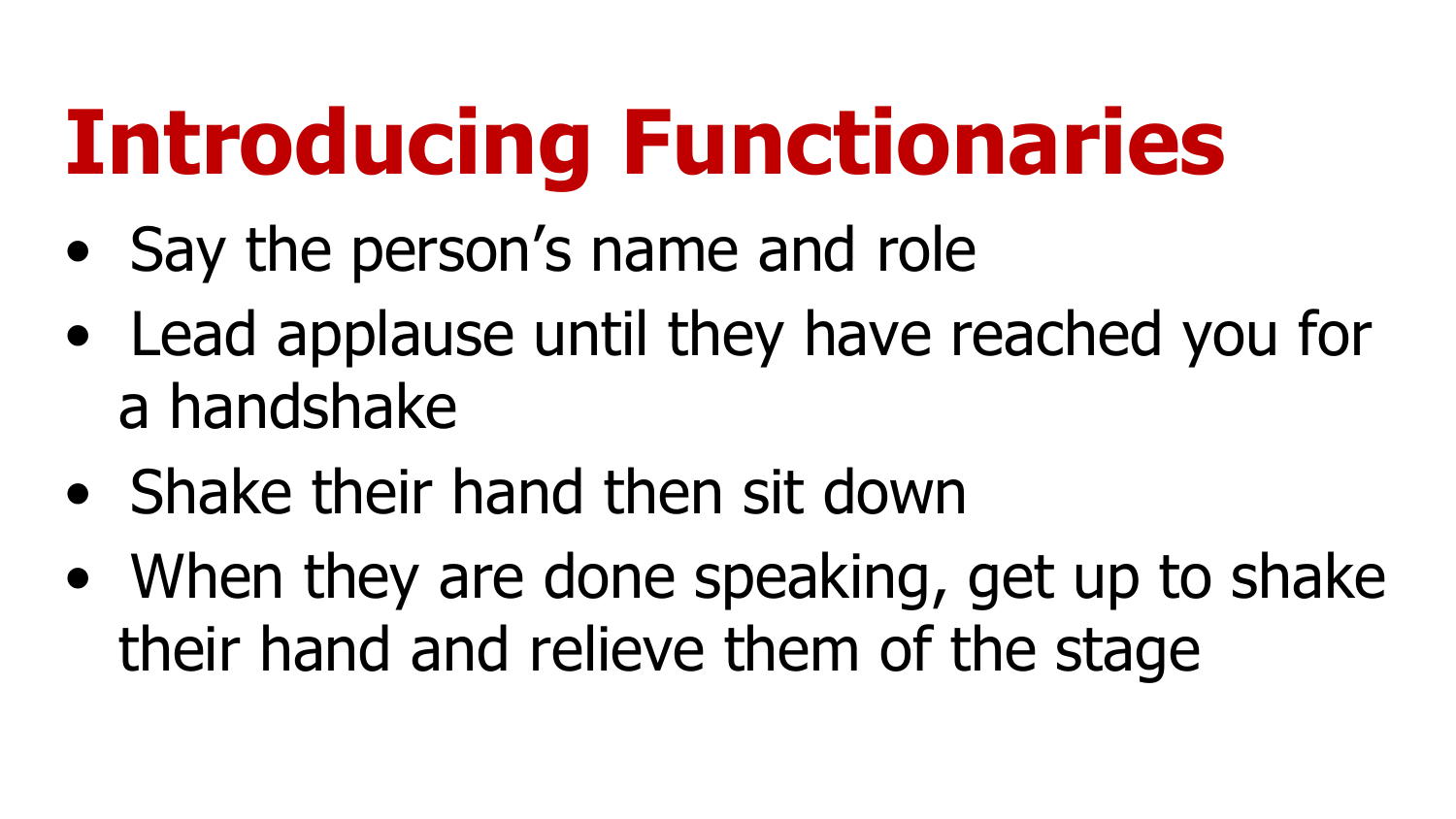## **Pay attention to time**

- Begin and end the meeting on time
- Table Topics should end around 6:45 pm Around 6:43 pm, alert Table Topics Master that he/she has only time for 1 more participant
- Wrap up your meeting at 6:55 pm and introduce the President for announcements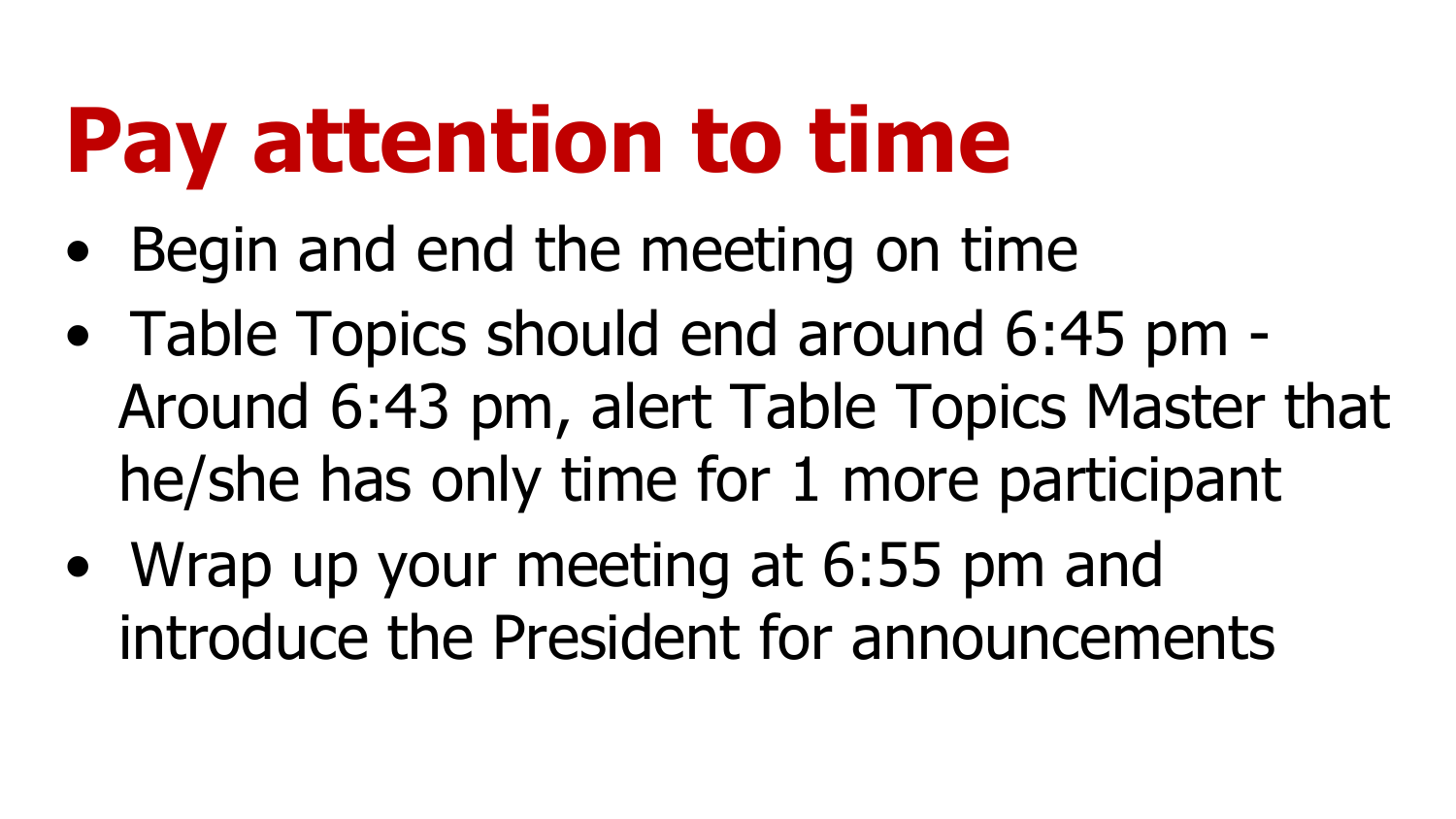#### **How can serving as Toastmaster help me in real life?**